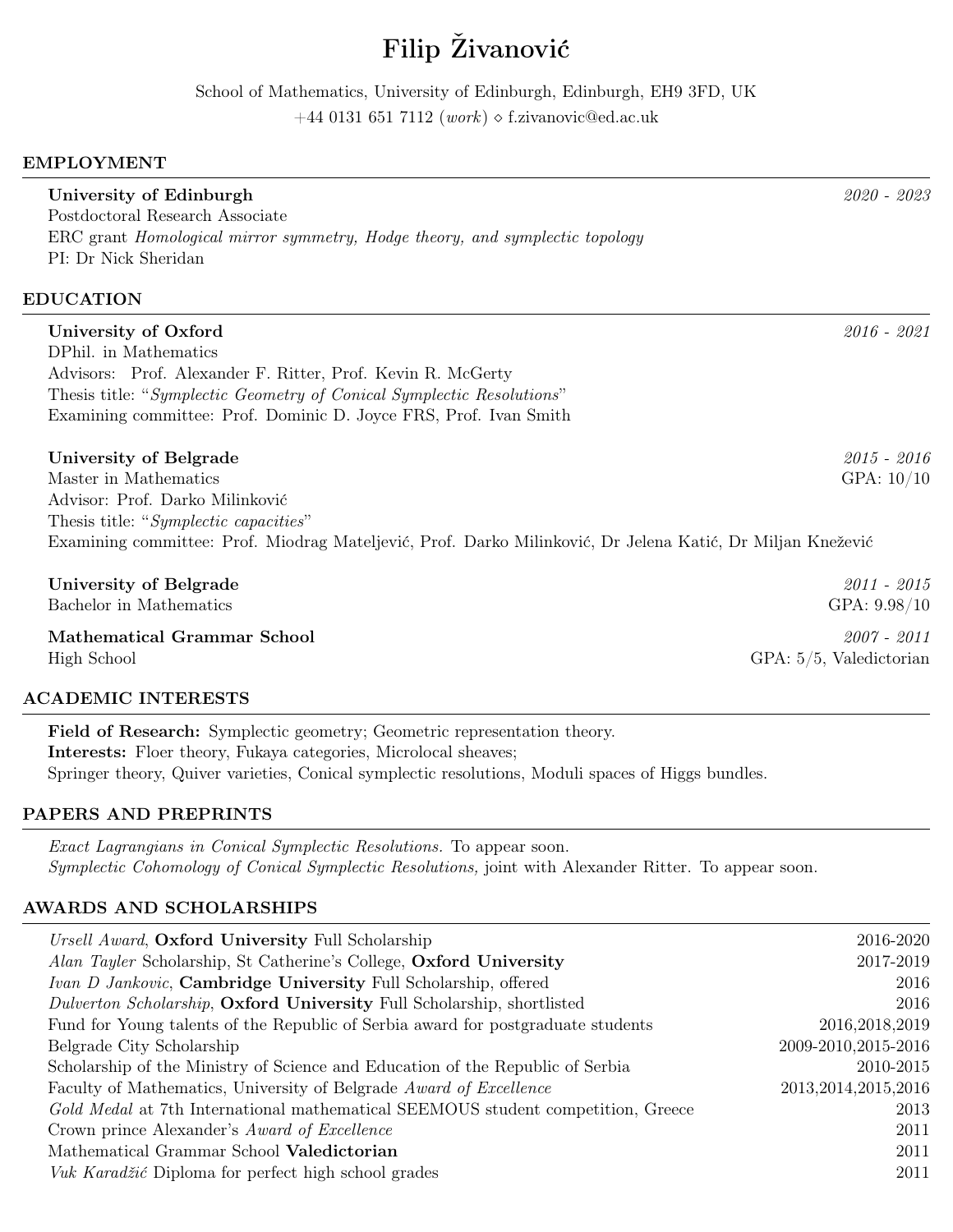# SEMINAR TALKS

| Geometry & Physics seminar, Northwestern University, Symplectic Geometry of Conical Symplectic Resolutions | 2021 |
|------------------------------------------------------------------------------------------------------------|------|
| Hodge Seminar, Edinburgh, Symplectic Geometry of Conical Symplectic Resolutions                            | 2020 |
| Junior Geometry and Topology seminar, Oxford, Quiver varieties and Kac-Moody algebras                      | 2020 |
| Geometry and analysis seminar, Oxford, Symplectic geometry of Conical Symplectic Resolutions               | 2020 |
| Mathematical Institute seminar, Serbian Academy of Sciences and Arts, Belgrade, Springer Theory            | 2019 |
| Junior Geometry and Topology seminar, Oxford, A biased view of two-row Springer Theory                     | 2019 |
| Junior Geometry and Topology seminar, Oxford, A biased view of Geometric Representation Theory             | 2019 |
| Symplectic cut, London, <i>Introduction to quiver varieties</i>                                            | 2019 |
| Junior Geometry and Topology seminar, Oxford, Smooth Lagrangians in conical symplectic resolutions         | 2018 |
| Junior Geometry and Topology seminar, Oxford, Symplectic cohomology and its (non)vanishing                 | 2018 |
| Junior Geometry and Topology seminar, Oxford, Symplectic cohomology revisited                              | 2018 |
| Symplectic Geometry seminar, University of Belgrade, Symplectic cohomology of quiver varieties vol.2       | 2018 |
| Junior Geometry and Topology seminar, Oxford, Quiver varieties revisited                                   | 2017 |
| Symplectic Geometry seminar, University of Belgrade, Symplectic cohomology of quiver varieties             | 2017 |
| Junior Geometry and Topology seminar, Oxford, Symplectic cohomology of quiver varieties                    | 2017 |
|                                                                                                            |      |

# CONFERENCES AND WORKSHOPS

| The unity of mathematics: A conference in honour of Sir Michael Atiyah, Cambridge                              | 2021 |
|----------------------------------------------------------------------------------------------------------------|------|
| Workshop on Symplectic Topology, Belgrade. Contributed a talk                                                  | 2021 |
| Qolloquium: A Conference on Quivers, Representations, and Resolutions, Web Conference. Contributed a talk 2020 |      |
| XIV Workshop on Symplectic Geometry, Contact Geometry, and Interactions, Antwerpen                             | 2020 |
| Geometry and Analysis: celebrating the mathematics of Pierre Pansu, Oxford                                     | 2019 |
| Geometry and Strings, Oxford                                                                                   | 2019 |
| Workshop on Symplectic Topology, Belgrade. Contributed a talk                                                  | 2019 |
| Categorical Symplectic Topology Conference, Cambridge                                                          | 2019 |
| XIII Workshop on Symplectic Geometry, Contact Geometry, and Interactions, Berlin                               | 2019 |
| Current trends on spectral data for Higgs bundles IV, Oxford                                                   | 2018 |
| 20th Anniversary Conference of the Clay Mathematics Institute, Oxford                                          | 2018 |
| Workshop on Symplectic topology, Belgrade. Contributed a talk                                                  | 2018 |
| British Isles Graduate Workshop II: Singularities and Symplectic Topology, Jersey. Contributed a talk          | 2018 |
| Summer School on Geometric Representation Theory, Vienna                                                       | 2018 |
| Floer lectures 2018, Bochum                                                                                    | 2018 |
| XXV Gökova Geometry/Topology Conference, Gökova, Turkey                                                        | 2018 |
| XII Workshop on Symplectic Geometry, Contact Geometry, and Interactions, Uppsala                               | 2018 |
| Graduate school on Modern Moduli Theory, Oxford                                                                | 2017 |
| Symplectic geometry - celebrating the work of Simon Donaldson, Cambridge                                       | 2017 |
| RET Summer School on Distributions and H-Principles, Barcelona                                                 | 2017 |
| XI Workshop on Symplectic Geometry, Contact Geometry, and Interactions, Nantes                                 | 2017 |
| Singularities, Symmetries & Submanifolds, UCL London                                                           | 2017 |
| Workshop on Symplectic Field Theory VIII, Humboldt University, Berlin                                          | 2016 |
| 3-manifolds and Floer Theories, University of Regensburg                                                       | 2016 |
| Summer school on symplectic topology, sheaves and mirror symmetry, Paris                                       | 2016 |
| X Workshop on Symplectic Geometry, Contact Geometry, and Interactions, Augsburg                                | 2016 |
| Flexibility and contact geometry, Universite Libre de Bruxelles                                                | 2015 |
| 6th Symposium "Mathematics and Applications", Belgrade. Contributed a talk.                                    | 2015 |
| 3rd Heidelberg Laureate Forum, Heidelberg                                                                      | 2015 |
| PCMI Summer School on Geometry of moduli spaces and representation theory, Utah                                | 2015 |
| National conference of Astronomers of Serbia, Belgrade. Contributed a poster.                                  | 2014 |
| Summer School on Particle Physics, Petnica Science Center                                                      | 2014 |
| Visiting CERN with IAPS (International association of physics students), CERN                                  | 2014 |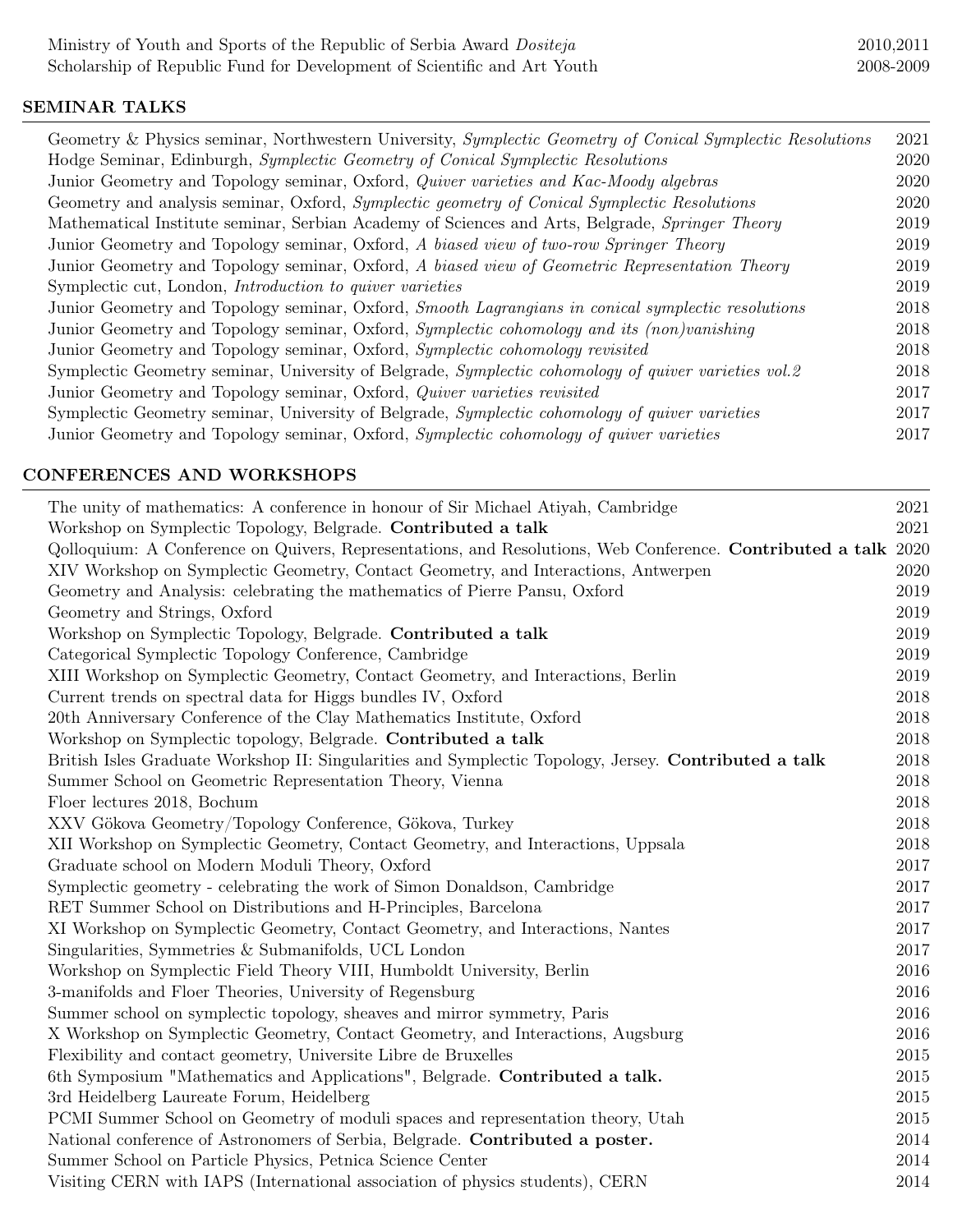| Summer School on Cosmology, Petnica Science Center                                       | 2013       |
|------------------------------------------------------------------------------------------|------------|
| Petnica Science Center 8th and 9th annual conference. Contributed a poster presentation. | 2009, 2010 |
| International Mathematical Tournament of Towns Summer Conference, Moscow                 | 2008       |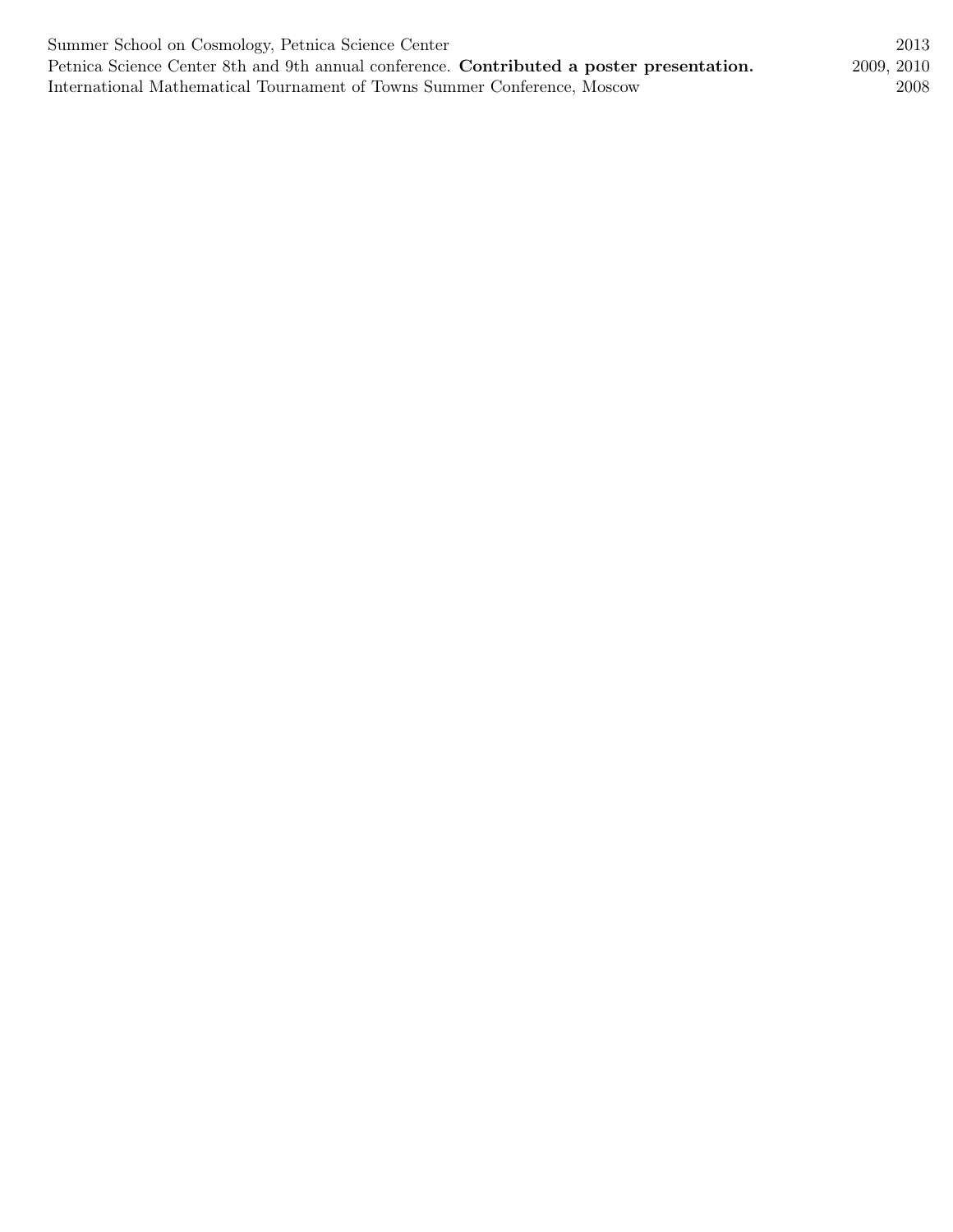### ORGANIZATIONAL EXPERIENCE

| Junior Geometry and Topology seminar organizer, Mathematical institute, University of Oxford<br>External organizer, Workshop on Symplectic topology, Belgrade                                                                                                                                                                                                                                                                                                                                                                                                                                                                                                                                                                                                                       | 2017-2019<br>2018                                                              |
|-------------------------------------------------------------------------------------------------------------------------------------------------------------------------------------------------------------------------------------------------------------------------------------------------------------------------------------------------------------------------------------------------------------------------------------------------------------------------------------------------------------------------------------------------------------------------------------------------------------------------------------------------------------------------------------------------------------------------------------------------------------------------------------|--------------------------------------------------------------------------------|
| TEACHING EXPERIENCE                                                                                                                                                                                                                                                                                                                                                                                                                                                                                                                                                                                                                                                                                                                                                                 |                                                                                |
| Retained Lecturer in Mathematics, Jesus College, University of Oxford<br>Tutor on $1^{st}$ and $2^{nd}$ year courses and Undergraduate Admissions Interviewer                                                                                                                                                                                                                                                                                                                                                                                                                                                                                                                                                                                                                       | $2019 - 2020$                                                                  |
| Class tutor, Mathematical Institute, University of Oxford<br>Third year course on <i>Geometry of Surfaces</i>                                                                                                                                                                                                                                                                                                                                                                                                                                                                                                                                                                                                                                                                       | $2018 - 2019$                                                                  |
| <b>Teaching assistant</b> , Mathematical Institute, University of Oxford<br>Third year course on <i>Algebraic Curves</i> and Fourth year course on <i>Algebraic Topology</i>                                                                                                                                                                                                                                                                                                                                                                                                                                                                                                                                                                                                        | $2016 - 2018$                                                                  |
| Teaching assistant, University of Belgrade, Serbia<br>First year course <i>Analysis 1</i> and second year course <i>Analysis 3</i>                                                                                                                                                                                                                                                                                                                                                                                                                                                                                                                                                                                                                                                  | $2015 - 2016$                                                                  |
| Senior Associate, Petnica Science Centre, Serbia<br>Giving talks on mathematics to high school students                                                                                                                                                                                                                                                                                                                                                                                                                                                                                                                                                                                                                                                                             | $2015$ - present                                                               |
| Teaching assistant, Petnica Science Centre, Serbia<br>Teaching topics in mathematics to high school students and helping with their research projects                                                                                                                                                                                                                                                                                                                                                                                                                                                                                                                                                                                                                               | $2011 - 2015$                                                                  |
| Class Tutor, Mathematical Grammar School, Belgrade<br>Preparing high school students for astronomy and astrophysics competitions<br>Preparing elementary school students for mathematical competitions                                                                                                                                                                                                                                                                                                                                                                                                                                                                                                                                                                              | $2012 - 2015$<br>$2009 - 2010$                                                 |
| <b>MEMBERSHIPS</b>                                                                                                                                                                                                                                                                                                                                                                                                                                                                                                                                                                                                                                                                                                                                                                  |                                                                                |
| The Oxford Union<br>European Mathematical Society<br>Junior Member of the Isaac Newton Institute<br>London Mathematical Society<br>National Olympic Committee of Astronomers of Serbia                                                                                                                                                                                                                                                                                                                                                                                                                                                                                                                                                                                              | life member<br>2017-Present<br>2017-Present<br>2017-Present<br>$2015$ -Present |
| <b>INTERNATIONAL COMPETITIONS (HIGH SCHOOL)</b>                                                                                                                                                                                                                                                                                                                                                                                                                                                                                                                                                                                                                                                                                                                                     |                                                                                |
| <b>Mathematics</b><br>First Prize at Kolmogorov School Mathematical Competition, Moscow<br>Gold Medal at 4th International Mathematical "ARHIMEDE" Contest, Bucharest<br>Gold Medal at 3th International Mathematical "ARHIMEDE" Contest, Bucharest<br>Bronze Medal at 28th Balkan Mathematical Olympiad, Romania<br>Silver Medal at 26th Balkan Mathematical Olympiad, Serbia<br>Astronomy<br>Bronze Medal at 5th International Olympiad in Astronomy and Astrophysics, Poland<br>Silver Medal at 4th International Olympiad in Astronomy and Astrophysics, China<br>Silver Medal at 3rd International Olympiad in Astronomy and Astrophysics, Iran<br>Silver Medal at 13th International Astronomy Olympiad, Italy<br>Gold Medal at 12th International Astronomy Olympiad, Crimea | 2010<br>2010<br>2009<br>2011<br>2009<br>2011<br>2010<br>2009<br>2008<br>2007   |
| PUBLICATIONS (ASTROPHYSICS)                                                                                                                                                                                                                                                                                                                                                                                                                                                                                                                                                                                                                                                                                                                                                         |                                                                                |
|                                                                                                                                                                                                                                                                                                                                                                                                                                                                                                                                                                                                                                                                                                                                                                                     |                                                                                |

S. Vidojević, S. Ninković, S. Andjelković, V. Sarković, F. Živanović, B. Simonović, S. Badža: Participation of Serbia at the International Olympiads in Astronomy and Astrophysics in 2012 and 2013; Proceedings of the XVII National Conference of Astronomers of Serbia, p. 471 - 474. 2016 V. Šarković, F. Živanović: Modeling inflation using a modified general theory of relativity; Petnica Science Center selected students' papers 2010, p. 28-33 2010 F. Živanović : Distribution of temperature in solar prominences; Petnica Science Center selected students' papers 2009, p. 27-31 2009